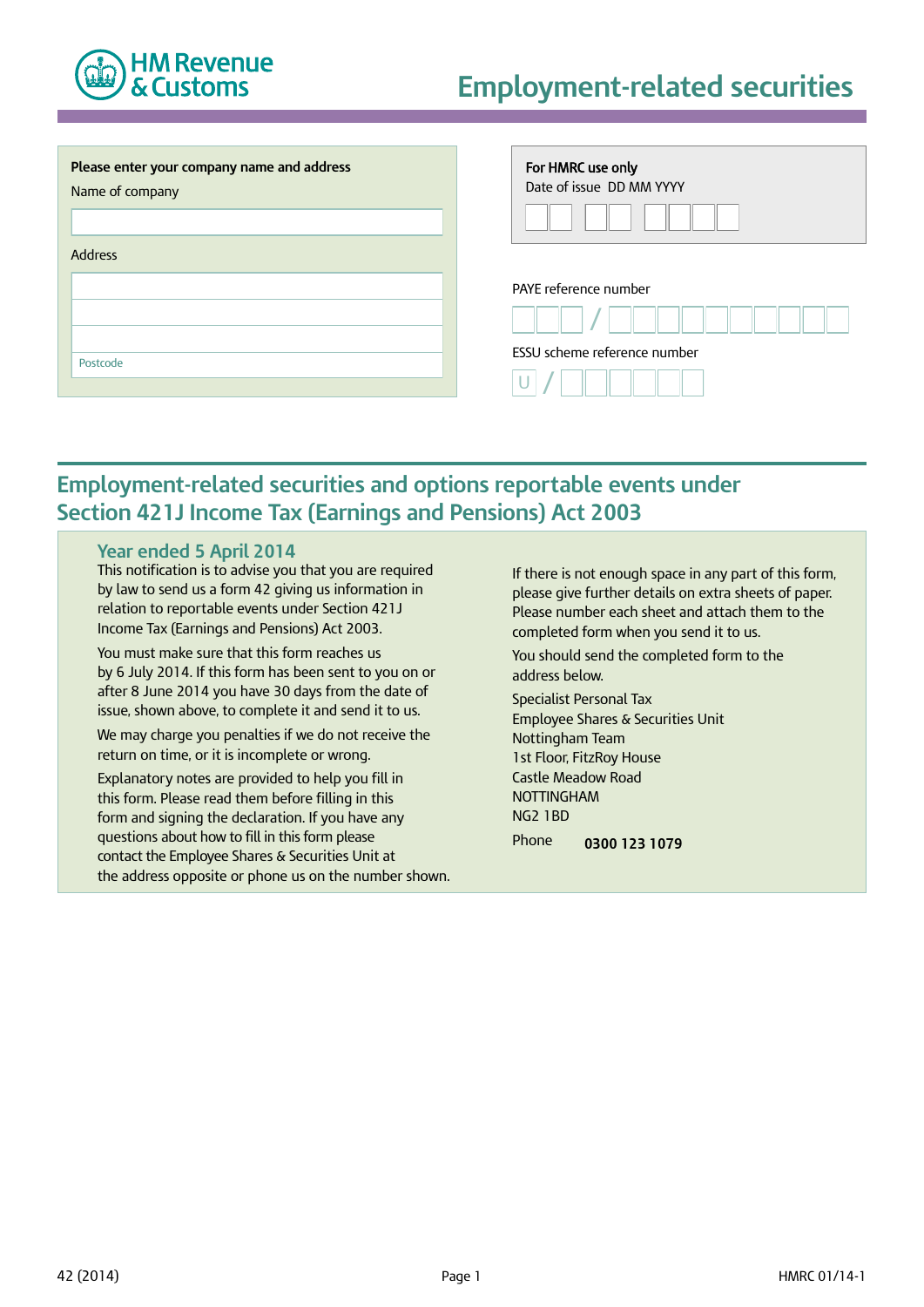# **About this form**

You must give details of reportable events. You can do this by using this form. If you prefer, you may use your own form, spreadsheet or letter but it must give the same details and in the same format as our own form. For more information on reportable events and how to complete form 42 go to **[www.hmrc.gov.uk/shareschemes/](www.hmrc.gov.uk/shareschemes/form42-guidance-2007.pdf) [form42-guidance-2007.pdf](www.hmrc.gov.uk/shareschemes/form42-guidance-2007.pdf)**

# **Approved Share Plans/Option Schemes**

Do **not** include details of options granted from HM Revenue & Customs approved Company Share Option Schemes, Save As You Earn Option Schemes and shares acquired from approved Share Incentive Plans.

#### **Enterprise Management Incentives (EMI)**

Do **not** include details of EMI options granted up to £250,000 You must include in section 1 EMI options granted in excess of this limit.

#### **No reportable events**

If there are no reportable events, go to page 13, fill in sections 5 and 6, and return the form to us.

# **Companies incorporated in year ended 5 April 2014**

Where a limited company is incorporated in the UK in the year ended 5 April 2014 a report of the acquisition of the initial subscriber shares (also called founder shares) by the directors or prospective directors is not required if certain conditions are fulfilled. For more information of the conditions to be met in form 42 go to **[www.hmrc.gov.uk/shareschemes/form42](www.hmrc.gov.uk/shareschemes/form42-guidance-2007.pdf) [guidance-2007.pdf](www.hmrc.gov.uk/shareschemes/form42-guidance-2007.pdf)**

The majority of newly UK incorporated companies should meet the conditions and will be relieved of the requirement to fill in this form.

If other transactions in shares or securities have occurred then a report is required.

### **Reportable events**

If there are reportable events to disclose, the index below will help you identify which sections of the form you need to fill in and will direct you to the appropriate page.

You only need to fill in those pages where there is a reportable event. Please tick the box shown opposite the reportable events for which you are giving details. Then complete and sign the declaration on page 13 and return the form to us.

| <b>Reportable events</b>                                                                                                                                                                                   |                                                        |
|------------------------------------------------------------------------------------------------------------------------------------------------------------------------------------------------------------|--------------------------------------------------------|
| You must fill in this section if employees were granted or exercised options (including consideration<br>received for giving up the option)                                                                |                                                        |
| 1a Grant of securities options                                                                                                                                                                             |                                                        |
| 1b Acquisition of securities in connection with (including exercise of) securities options                                                                                                                 |                                                        |
| 1c Assignment and release of securities options                                                                                                                                                            |                                                        |
| Section 2 Acquisition of securities (including shares)<br>You must complete this section if securities were acquired by employees                                                                          |                                                        |
| 2a Acquisition of securities (including shares)                                                                                                                                                            |                                                        |
| 2b Employee Shareholder Shares                                                                                                                                                                             |                                                        |
| Section 3 Events occurring after the acquisition of securities<br>You must complete this section if taxable events occurred after the employee has acquired the securities                                 |                                                        |
| 3a Restricted securities (including shares)                                                                                                                                                                |                                                        |
| 3b Variation of restrictions for shares acquired before 16 April 2003                                                                                                                                      |                                                        |
| 3c Conversion of securities on or after 6 April 2013                                                                                                                                                       |                                                        |
| 3d Discharge of notional loans                                                                                                                                                                             |                                                        |
| 3e Receipt of other benefits from securities                                                                                                                                                               |                                                        |
| Securities sold for more than market value<br>3f                                                                                                                                                           |                                                        |
| 3g Artificial enhancement of market value                                                                                                                                                                  |                                                        |
| Additional information - where you know that any part of the securities income reported is taxable on the remittance<br>basis, please give the name and National Insurance number of the affected employee |                                                        |
|                                                                                                                                                                                                            | Section 1 Securities options (including share options) |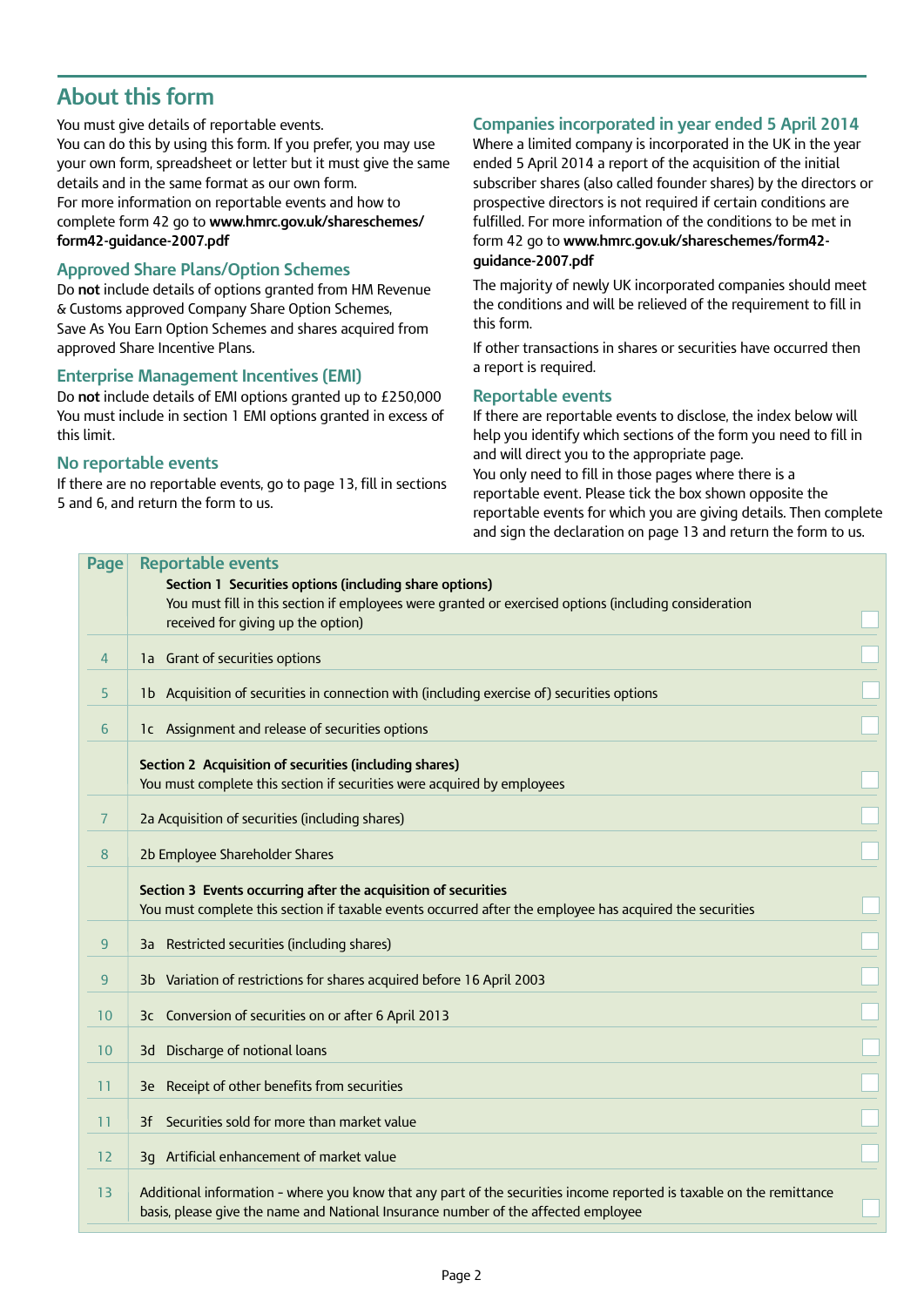# **1 Employment-related securities (including shares) and options**

'Employment-related' securities and securities options are those acquired by reason of employment, or deemed to be so acquired because the opportunity to acquire them is made available to employees by an employer or a person connected with an employer. Securities include:

- shares in any body corporate (wherever incorporated) or in any unincorporated body constituted under the law of a country or territory outside the UK
- debentures, loans, bonds, certificates of deposit and other instruments creating or acknowledging indebtedness (other than contracts of insurance)
- options and futures

For more information go to **[www.hmrc.gov.uk/shareschemes/](www.hmrc.gov.uk/shareschemes/form42-guidance-2007.pdf) [form42-guidance-2007.pdf](www.hmrc.gov.uk/shareschemes/form42-guidance-2007.pdf)**

# **2 Operation of PAYE and NICs**

PAYE and NICs must be operated on all taxable amounts provided in the form of 'Readily Convertible Assets'.

#### **Readily Convertible Assets (RCAs)**

Securities (including shares) are RCAs if:

- they can be sold or otherwise realised on a recognised investment exchange, such as the London Stock Exchange or the New York Stock Exchange
- trading arrangements are in place for the securities at the time the taxable income is provided
- trading arrangements are likely to come into existence in accordance with arrangements or an understanding in place at the time the taxable income is provided

In all other cases, securities are deemed to be RCAs and subject to PAYE and NICs if securities are not shares for which the company is entitled to a Corporation Tax deduction by reason of Part 12 of the Corporation Tax Act 2009.

**NICs agreement.** Where the employee has entered into an agreement with their employer to meet some or all of any secondary NICs due, then the amount paid by the employee should be entered in the column headed NICs agreement. **NICs election.** Where the employee and his employer have jointly elected that the employee will meet some, or all, of any secondary NICs due then the amount paid by the employee should be entered in the column headed NICs election.

### **3 Employees not resident in the UK**

- Do not fill in section 1 or section 2 if the employee was not resident at the date of option grant or securities award, and the grant or award was not for prospective or former employment
- Do not fill in sections 3a, 3b, 3c, 3e and 3f if the employee was not resident (or for awards before 6 April 2008 not ordinarily resident) at the date of securities award, and the award was not for employment including future or former employment when the employee was resident

### **4 Remittance basis from 6 April 2008**

The remittance basis may apply where an individual who acquires securities on or after 6 April 2008 (except those acquired pursuant to a securities option granted before that date) is resident but not domiciled in the UK. Where the employee is eligible for taxation on the remittance basis in respect of the employment, then if the required conditions are

met, the income derived from the securities may be apportioned. The remittance basis rules will identify any foreign securities income which is chargeable to tax when remitted to the UK. Where you know that any part of the income you are reporting is taxable on this basis, list the employee's name and National Insurance number in the Additional information (page 13).

### **5 Artificial adjustment of market value arising from non-commercial actions**

Sections 2a and 3g apply to artificial increases and reductions in the market value of securities arising from non-commercial actions. Non-commercial actions include anything done:

- other than for a genuine commercial purpose
- as part of a scheme or arrangement designed to avoid tax or NICs
- between companies within a group on terms other than would be expected from persons acting at arm's length

### **6 Market value (where required)**

The market value to be shown is the best available value at the time of the particular transaction. Where the value you enter on this form differs from that on which PAYE and NICs was operated, you should attach a note to this form explaining the difference. If, after the submission of this form, you determine that a different value is more appropriate, then you should use that revised value to work out your Corporation Tax and employees should use it in their Self Assessment tax returns. There is no need to send in a revised form 42. Provided that the valuation reported on this form is the best available at the time of the transaction, then if a different value is subsequently agreed, we will not regard the form as incorrect.

### **7 Market value to be used when calculating 'chargeable amount' (section 2a)**

- for security Type A the market value (see note above)
- for security Types B, C & D (where an election has been completed) – the market value ignoring the value of any restrictions that have been disregarded
- for security Types C & D (where **no** election completed) the market value taking into account the value of any restrictions (the actual or restricted market value)
- for security Type E the market value ignoring the value of the right to convert
- for security Type F the market value ignoring the effect of the artificial reduction

### **8 Restricted securities**

Securities (or an interest in securities) are restricted securities if their market value is less than it would otherwise be because:

- there is a restriction on the rights relating to the securities, including restrictions on the rights to retain or dispose of the securities
- there is a provision under which a disadvantage may arise from the exercise of rights related to the securities, including disadvantages arising from the retention or disposal of the securities
- there will be a transfer, reversion or forfeiture of the securities, if certain circumstances arise or do not arise

The securities are not restricted because of a provision under which they must be sold or transferred should employment end by reason of misconduct.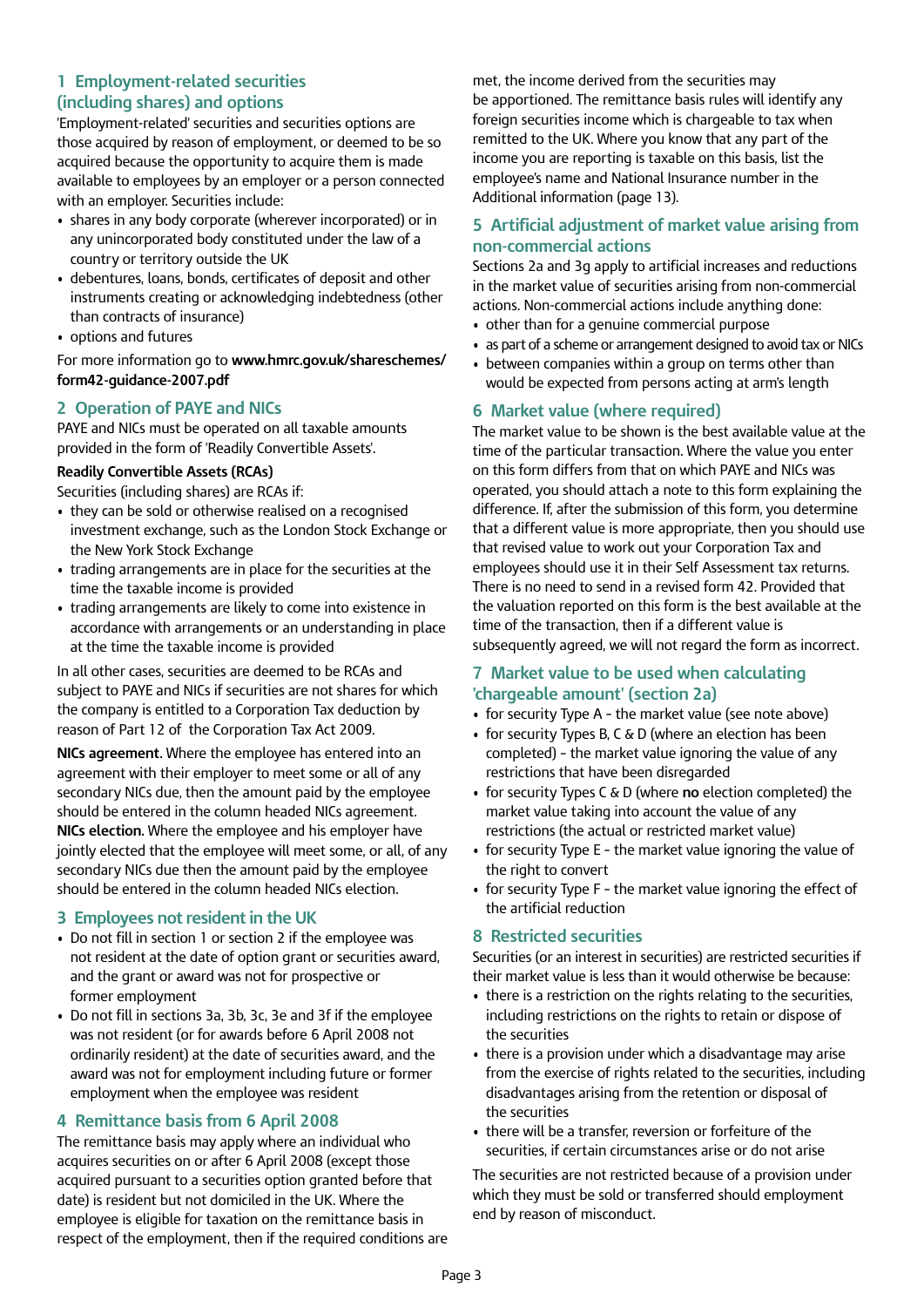# **Section 1 Securities options (including share options)**

**Complete one row for each grant of options.**

# **1a Grant of securities options**

You must fill in this section if employment-related securities options were granted during the tax year ended 5 April 2014. Any EMI options granted in excess of £250,000 during the tax year ended 5 April 2014 should also be shown in this section.

### **Non-resident employees**

Do not include within this section grants to employees who were non-resident at the date of grant and those employees who do not have any UK duties and who are unlikely to come to the UK.

| 1a.01         | 1a.02                     | 1a.03                                                                    | 1a.04                                  | 1a.05                                  |
|---------------|---------------------------|--------------------------------------------------------------------------|----------------------------------------|----------------------------------------|
| Date of grant | Description of securities | Total number of<br>securities over which<br>options have been<br>granted | Acquisition price for<br>each security | Number of employees<br>granted options |
|               |                           |                                                                          |                                        |                                        |
|               |                           |                                                                          |                                        |                                        |
|               |                           |                                                                          |                                        |                                        |
|               |                           |                                                                          |                                        |                                        |
|               |                           |                                                                          |                                        |                                        |
|               |                           |                                                                          |                                        |                                        |
|               |                           |                                                                          |                                        |                                        |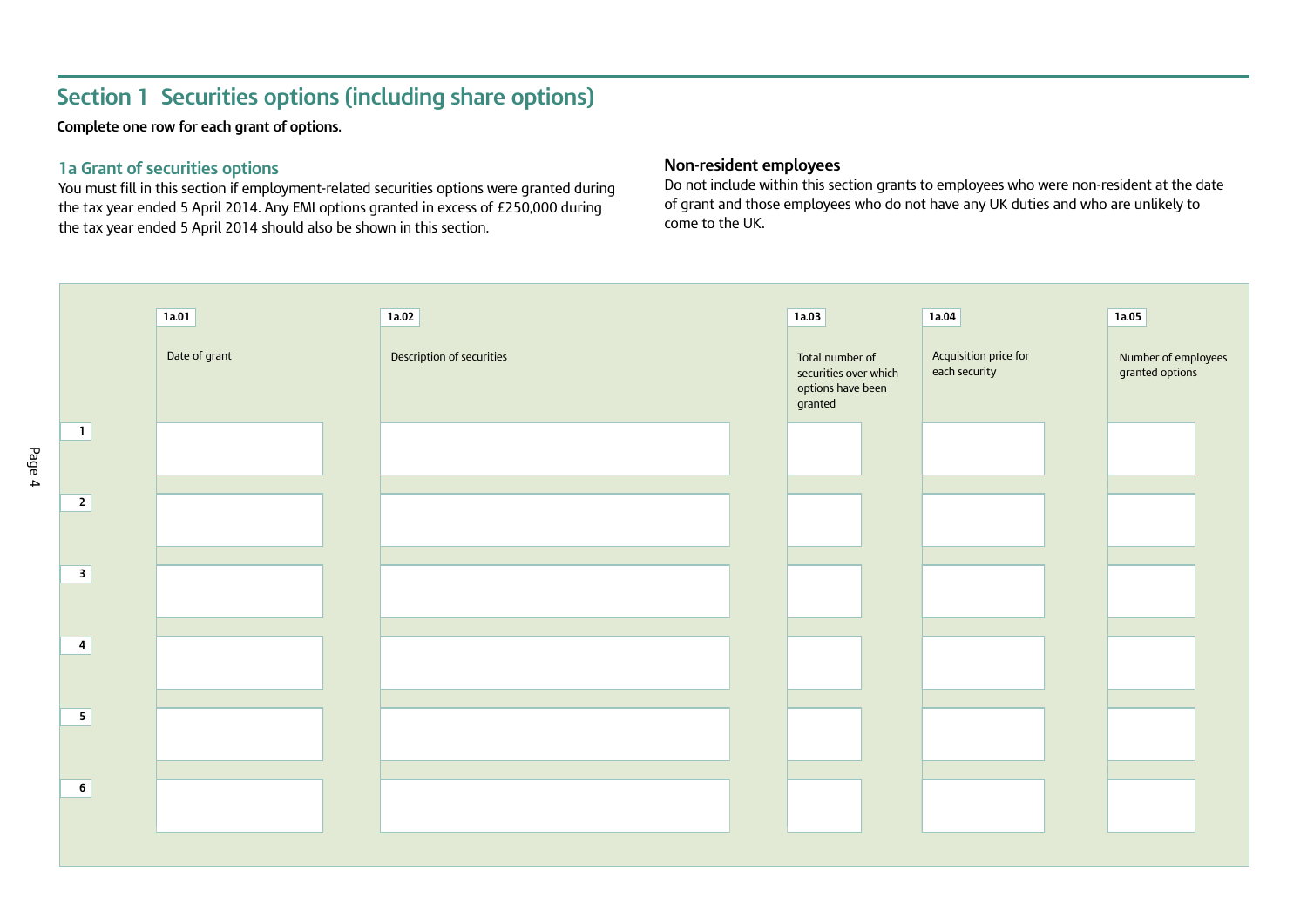# **Section 1b Acquisition of securities in connection with (including exercise of) securities options**

You must fill in this section where securities including shares (with or without restrictions) were acquired in connection with an employment-related securities option during the tax year ended 5 April 2014. You do not need to fill in section 2a in addition to this section for shares acquired by the exercise of an option.

#### **Column 1b.06 Non-residents**

If an employee was not both resident and ordinarily resident when the option was granted before 6 April 2008, or was not resident when the option was granted after that date and the grant was in respect of UK duties, enter 'Yes' here. See section 3d to provide details of the discharge of notional loans.

#### **Column 1b.07 Date securities acquired**

This is the date an employee or a person connected with the employee acquires a beneficial interest in the securities connected to the option. In most cases, this will be the date of exercise rather than the date that the securities are transferred or an ownership certificate is issued.

#### **Column 1b.08 Elections**

If an election has **not** been made to disregard restrictions, leave this column blank. Enter '1' if an election has been made to disregard all restrictions. Enter '2' if an election has been made leaving some restrictions outstanding.

# **Column 1b.10 Market value (see note 6 on page 3)**

- If the securities do not carry any restrictions, enter the market value here
- Where no election has been made and the securities carry restrictions (including personal restrictions) enter the restricted market value
- If '1' is in column 1b.08, enter the unrestricted market value
- If '2' is in column 1b.08, enter the market value of the securities taking into account restrictions still attached to the securities
- If the market value of these securities has been artificially reduced (see note 5 on page 3) by more than 10% in a period of 7 years ending on the date of acquisition, complete this section entering the reduced market value and also complete section 2a (security Type F, column 2a.08)

#### **Column 1b.11 Deductible amounts**

The total consideration paid for the grant of the option and for the acquisition of the securities (including the exercise price) together with expenses incurred in connection with the acquisition of the securities. Do not include any expenses in connection with the sale or disposal of the securities.

#### **Column 1b.12**

Tax will be due for the acquisition unless the employee was non-resident at the date of grant (see note column 1b.06). PAYE and NICs should be operated if the securities acquired are RCAs at the time of acquisition (see note 2 on page 3). Enter 'Yes' if PAYE has been operated, enter 'No' if PAYE has **not** been operated. If **no** tax is due then leave this column blank.

### **Columns 1b.13 to 1b.16**

An entry is only required in these columns if a NICs election or agreement has been entered into for the employee to meet some or all the employer's liability to NICs (see note 2 on page 3).

| 1b.01            | 1b.02                           | 1 <sub>b.03</sub> | 1b.04                    | 1 <sub>b.05</sub>            | 1b.06                                                                                 | 1b.07                                              | 1b.08                            | 1b.09                  | 1b.10                                                                            | 1b.11                                                                         | 1b.12                                                                                    | 1 <sub>b.13</sub>                           | 1 <sub>b.14</sub>                            | 1b.15                            | 1b.16                             |
|------------------|---------------------------------|-------------------|--------------------------|------------------------------|---------------------------------------------------------------------------------------|----------------------------------------------------|----------------------------------|------------------------|----------------------------------------------------------------------------------|-------------------------------------------------------------------------------|------------------------------------------------------------------------------------------|---------------------------------------------|----------------------------------------------|----------------------------------|-----------------------------------|
| Employee<br>name | National<br>Insurance<br>number | Employer          | <b>PAYE</b><br>reference | Description<br>of securities | Enter Yes if<br>not resident<br>at grant (see<br>note above).<br>If No leave<br>blank | Date<br>securities<br>acquired (see<br>note above) | Elections<br>(see note<br>above) | securities<br>acquired | Number of Total market<br>value of<br>securities<br>acquired (see<br>note above) | Deductible<br>amounts<br>(including<br>Exercise<br>Price) (see<br>note above) | If tax arises,<br>has PAYE/<br>NICs been<br>operated<br>(Yes/No)?<br>(see note<br>above) | <b>NICs</b><br>election<br>(amount<br>paid) | <b>NICs</b><br>agreement<br>(amount<br>paid) | Date NICs<br>paid by<br>employee | Date NICs<br>paid over<br>to HMRC |
|                  |                                 |                   |                          |                              |                                                                                       |                                                    |                                  |                        |                                                                                  |                                                                               |                                                                                          |                                             |                                              |                                  |                                   |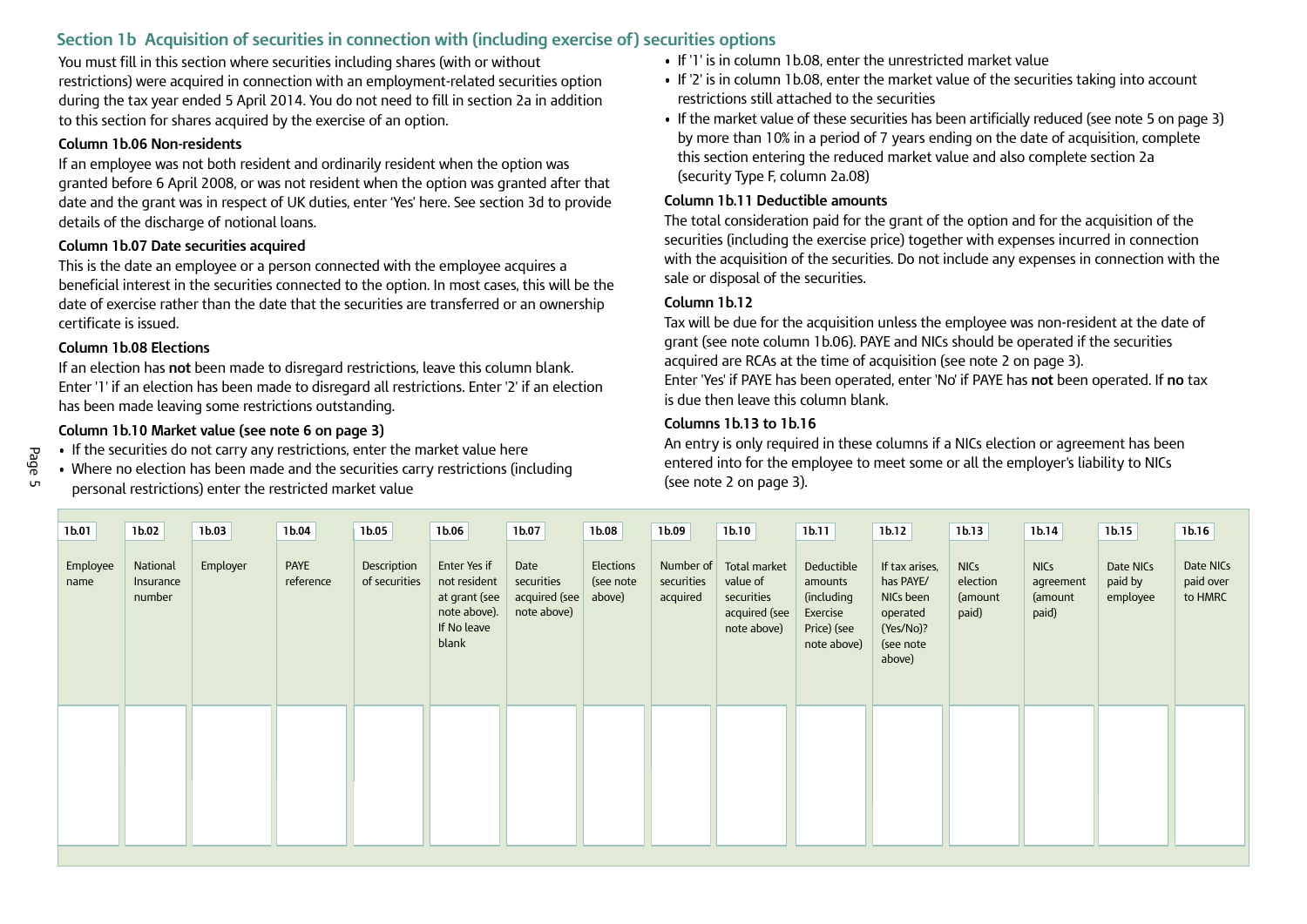### **Section 1c Assignment and release of securities options**

You must fill in this section if a chargeable event has arisen during the tax year ended 5 April 2014.

Chargeable events are:

- the assignment or release of the securities options for consideration (unless the consideration received is another securities option)
- the receipt of a benefit in money, or money's worth, in connection with the securities option (other than the acquisition of securities shown in section 1b)

**Do not** fill in this section if options lapse for nil consideration.

#### **Column 1c.08**

If the consideration received is in the form of securities the market value of which has been artificially reduced (see note 5 on page 3) by more than 10% in the 7 year period ending on the date the consideration is received, enter the consideration received ignoring the effect of the artificial reduction.

#### **Column 1c.09**

Tax will arise on the occasion of a chargeable event (see note above). Enter 'Yes' if PAYE has been operated, enter 'No' if PAYE has **not** been operated.

#### **Columns 1c.10 to 1c.13**

An entry is only required in these columns if a NICs election or agreement has been entered into for the employee to meet some or all the employer's liability to NICs (see note 2 on page 3).

| 1c.01            | 1c.02                           | 1c.03    | 1c.04             | 1c.05                        | 1c.06                          | 1c.07                               | 1c.08                                                                    | 1c.09                                                                                                                 | 1c.10 | 1c.11                                     | 1c.12                            | 1c.13                             |
|------------------|---------------------------------|----------|-------------------|------------------------------|--------------------------------|-------------------------------------|--------------------------------------------------------------------------|-----------------------------------------------------------------------------------------------------------------------|-------|-------------------------------------------|----------------------------------|-----------------------------------|
| Employee<br>name | National<br>Insurance<br>number | Employer | PAYE<br>reference | Description of<br>securities | Date of<br>chargeable<br>event | Number of<br>securities<br>affected | Total amount of<br>consideration or<br>money's worth (see<br>note above) | If tax arises, has $\vert$ NICs election<br>PAYE/NICs been (amount paid)<br>operated<br>(Yes/No)? (see<br>note above) |       | <b>NICs</b><br>agreement<br>(amount paid) | Date NICs<br>paid by<br>employee | Date NICs<br>paid over<br>to HMRC |
|                  |                                 |          |                   |                              |                                |                                     |                                                                          |                                                                                                                       |       |                                           |                                  |                                   |
|                  |                                 |          |                   |                              |                                |                                     |                                                                          |                                                                                                                       |       |                                           |                                  |                                   |
|                  |                                 |          |                   |                              |                                |                                     |                                                                          |                                                                                                                       |       |                                           |                                  |                                   |
|                  |                                 |          |                   |                              |                                |                                     |                                                                          |                                                                                                                       |       |                                           |                                  |                                   |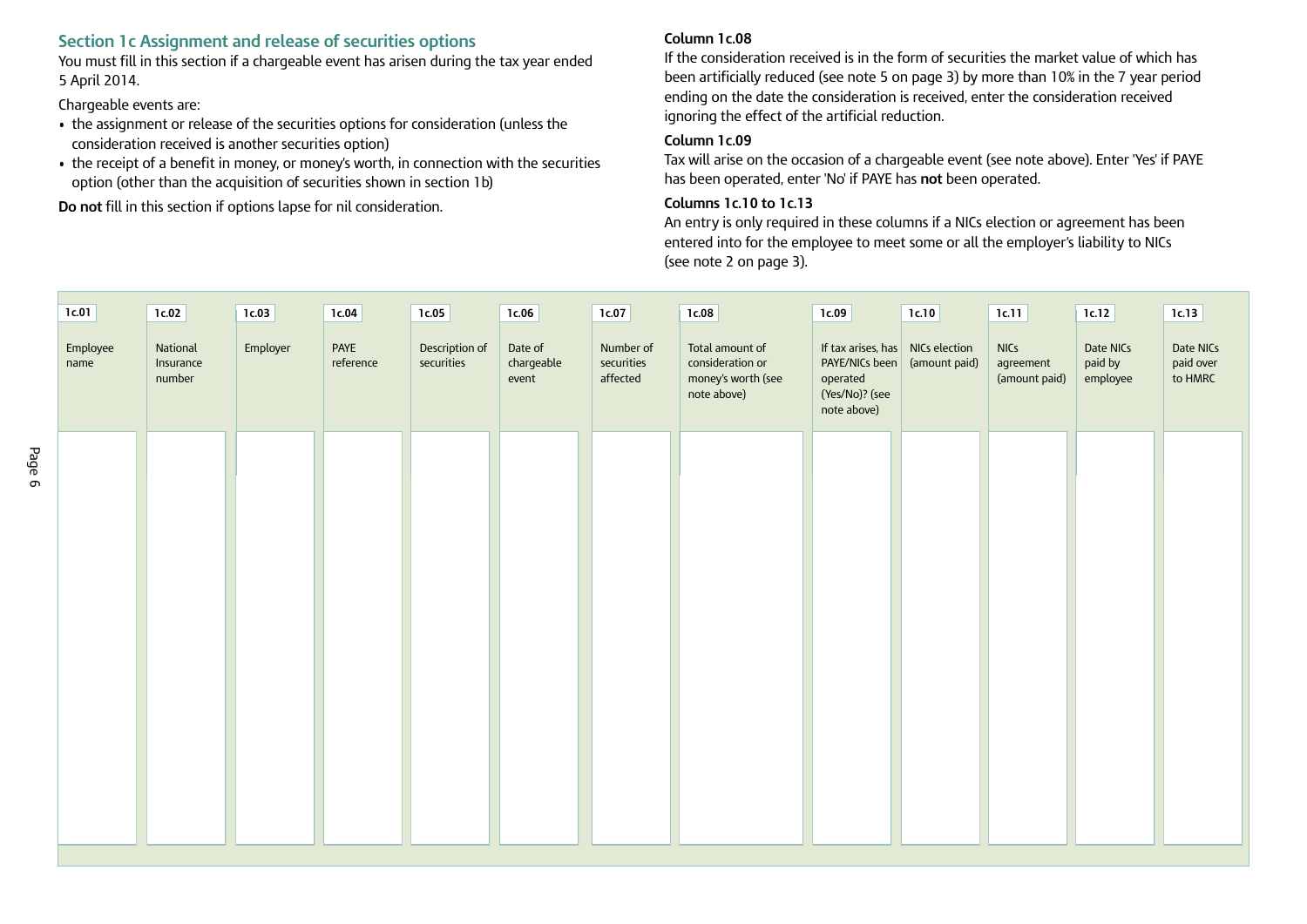# **Section 2 Acquisition of securities (including shares)**

# **Section 2a Acquisition of securities (including shares)**

You must fill in this section if securities were acquired during the tax year ended 5 April 2014. You do not have to fill in this section for any securities that have already been reported in section 1b unless the securities have an artificially reduced market value (security Type F).

**Column 2a.08 Type of security. You must enter in this column one of the following letters A to G which describes the type of security acquired. Options that are part of a scheme or arrangement to avoid tax and/or NICs should be indicated as Type F and enter 'y' in column 2a.09. For restricted securities also see note 8 on page 3.**

- **A** Unrestricted securities (disregard columns 2a.09 and 2a.10).
- **B** Restricted securities **with** a forfeiture provision lasting 5 years or **less** (disregard column 2a.09).
- **C** Restricted securities **with** a forfeiture provision lasting **more** than 5 years (disregard column 2a.09).
- **D** Restricted securities **without** a forfeiture provision (disregard column 2a.09)
- **E** Convertible securities (disregard columns 2a.09 and 2a.10).
- **F** Securities with an artificially reduced market value (see note 5 on page 3 and disregard column 2a.10).
- **G** Research Institute Spin Out Company (complete columns 2a.01 to 2a.08 and 2a.11).

#### **Column 2a.09 Artificial reduction of market value (see note 5 on page 3)**

#### **For security Type F you must enter:**

- **x** to signify by reason of a non-commercial transaction
- **y** to signify by reason of a scheme or arrangement designed to avoid tax or National Insurance contributions
- **z** to signify by reason of inter–company transaction on a non arm's length transaction

This also applies to completion of 3a.10, 3c.10, 3e.11 and 3f.10 where relevant.

# **Column 2a.10 Elections**

The effect of an election is to ignore some or all of the restrictions in determining the market value.

**For security Types B, C and D, if there has been an election to disregard restrictions, you must enter:**

- **1** if an election has been made to disregard all restrictions
- **2** if an election has been made leaving some restrictions outstanding

**3** if in the case of a restricted security with a forfeiture restriction you have elected with the employee for tax to arise on acquisition.

#### **Column 2a.11 Amount paid and column 2a.12**

**1** If the **price paid** for the securities is **less** than the market value (see notes 6 and 7 on page 3) then a charge to Income Tax will arise on the acquisition of the securities. When calculating any amount chargeable to tax you should take into account any elections entered into and/or artificial reductions in the market value. PAYE/NIC should be operated if the securities are Readily Convertible Assets (RCAs) at the time of acquisition (see note 2 page 3). In column 2a.11 enter the total price paid or zero if nothing paid and in column 2a.12 enter **YES or NO** to say whether PAYE/NIC was operated.

**2** If the price paid for the securities is at least equal to the market value, then no entry is required in columns 2a.11 and 2a.12.

**3** If the securities are restricted securities with a forfeiture provision lasting 5 years or less **(type B)** and there is **no** election, they are exempt from tax until the forfeiture provision is lifted. Enter the total price paid or zero if nothing paid in column 2a.11 and no entry is required in column 2a.12.

| 2a.01            | 2a.02                           | 2a.03    | 2a.04             | 2a.05                        | 2a.06                          | 2a.07                   | 2a.08                                | 2a.09                                                 | 2a.10                                | 2a.11                              | 2a.12                                                                                    |
|------------------|---------------------------------|----------|-------------------|------------------------------|--------------------------------|-------------------------|--------------------------------------|-------------------------------------------------------|--------------------------------------|------------------------------------|------------------------------------------------------------------------------------------|
| Employee<br>name | National<br>Insurance<br>number | Employer | PAYE<br>reference | Description<br>of securities | Date<br>securities<br>acquired | Number of<br>securities | Type of security<br>(see note above) | Nature of artificial<br>reduction<br>(see note above) | <b>Elections</b><br>(see note above) | Amount paid<br>(see note<br>above) | If tax arises, has<br><b>PAYE/NICs</b><br>been operated<br>(Yes/No)?<br>(see note above) |
|                  |                                 |          |                   |                              |                                |                         |                                      |                                                       |                                      |                                    |                                                                                          |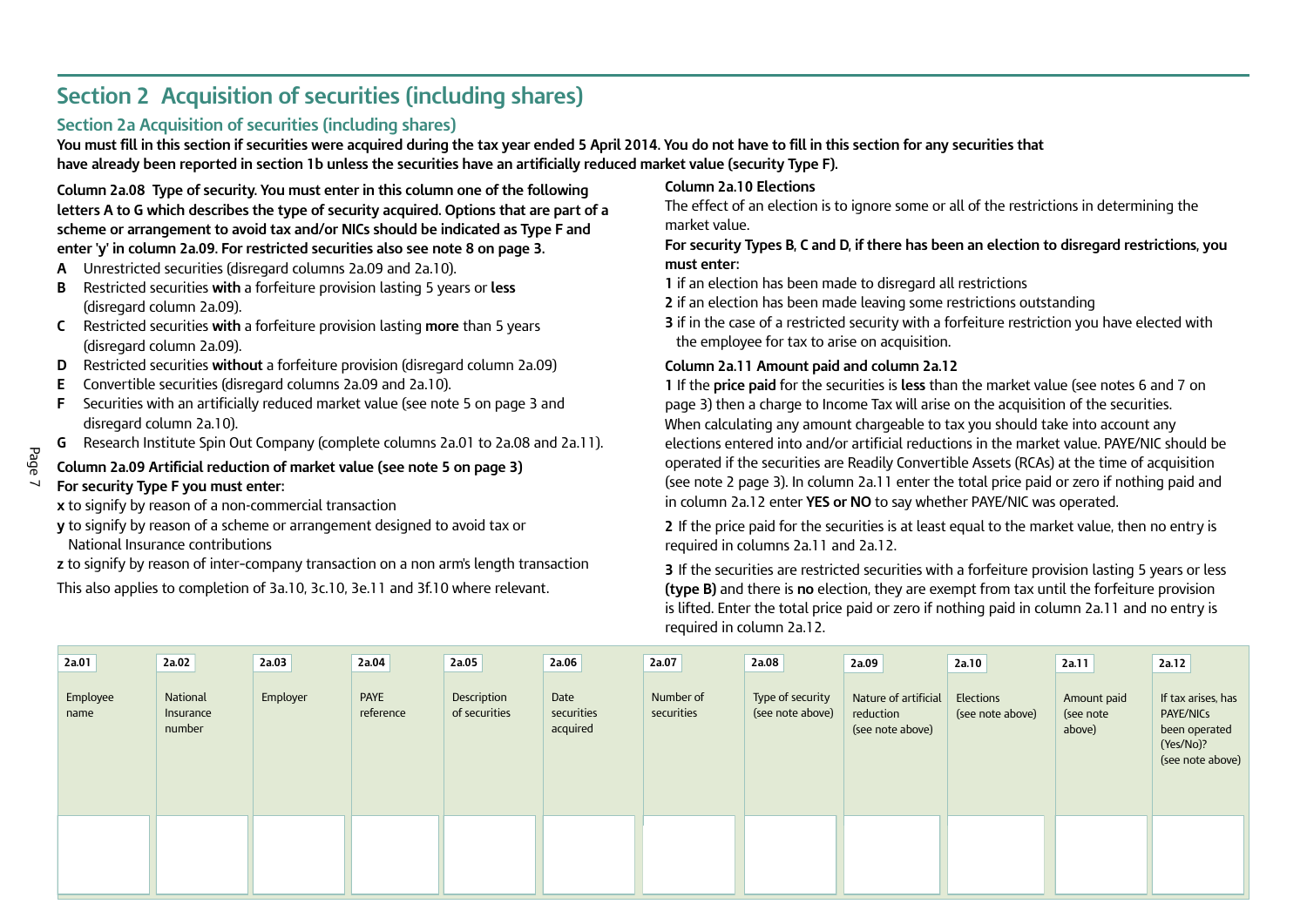## **2b Employee Shareholder shares**

You must fill in this section if an employee has acquired shares under the terms of an 'Employee Shareholder Agreement' during the period 1 September 2013 (when Employee Shareholder Status came into force) and 5 April 2014.

For information about 'Employee Shareholder Status' go to **[www.gov.uk/employee](www.gov.uk/employee-shareholders)[shareholders](www.gov.uk/employee-shareholders)**

#### **Column 2b.08 AMV (Actual market value)**

AMV is the market value of a share after taking into account any restrictions, either as set out in the company's Articles of Association or other documentation, or imposed by any other arrangement. One of the conditions for 'Employee Shareholder Status' is that the value of the shares at the time of the acquisition must be a minimum of £2,000. If the value of the shares acquired was less than £2,000, the employee is not an 'Employee Shareholder'.

#### **Column 2b.09 UMV (Unrestricted market value)**

UMV is the market value of a share ignoring any restrictions.

#### **Column 2b.10 PAYE and NICS**

PAYE/NICs should be operated if the shares acquired are Readily Convertible Assets (RCAs) at the time of acquisition (see note 2 page 3) and are worth more than £2,000. Enter 'Yes' if PAYE has been operated, enter 'No' if PAYE has **not** been operated. If **no** tax is due (for example if the market value of the shares acquired is £2,000) then leave this column blank.

For information on valuation of shares for the purposes of the 'Employee Shareholder' go to **<www.hmrc.gov.uk/shareschemes/shares-valuation/sav.htm>**

|        | 2b.01         | 2b.02                        | 2b.03    | 2b.04          | 2b.05                       | 2b.06               | 2b.07                  | 2b.08                         | 2b.09                         | 2b.10                                                                                                           |
|--------|---------------|------------------------------|----------|----------------|-----------------------------|---------------------|------------------------|-------------------------------|-------------------------------|-----------------------------------------------------------------------------------------------------------------|
| Page 8 | Employee name | National Insurance<br>number | Employer | PAYE reference | Class of shares<br>acquired | Number of<br>shares | Date of<br>acquisition | Total AMV at<br>date in 2b.07 | Total UMV at<br>date in 2b.07 | If the shares are 'readily<br>convertible assets', has<br>PAYE/NICs been operated<br>(Yes/No - see note above)? |
|        |               |                              |          |                |                             |                     |                        |                               |                               |                                                                                                                 |
|        |               |                              |          |                |                             |                     |                        |                               |                               |                                                                                                                 |
|        |               |                              |          |                |                             |                     |                        |                               |                               |                                                                                                                 |
|        |               |                              |          |                |                             |                     |                        |                               |                               |                                                                                                                 |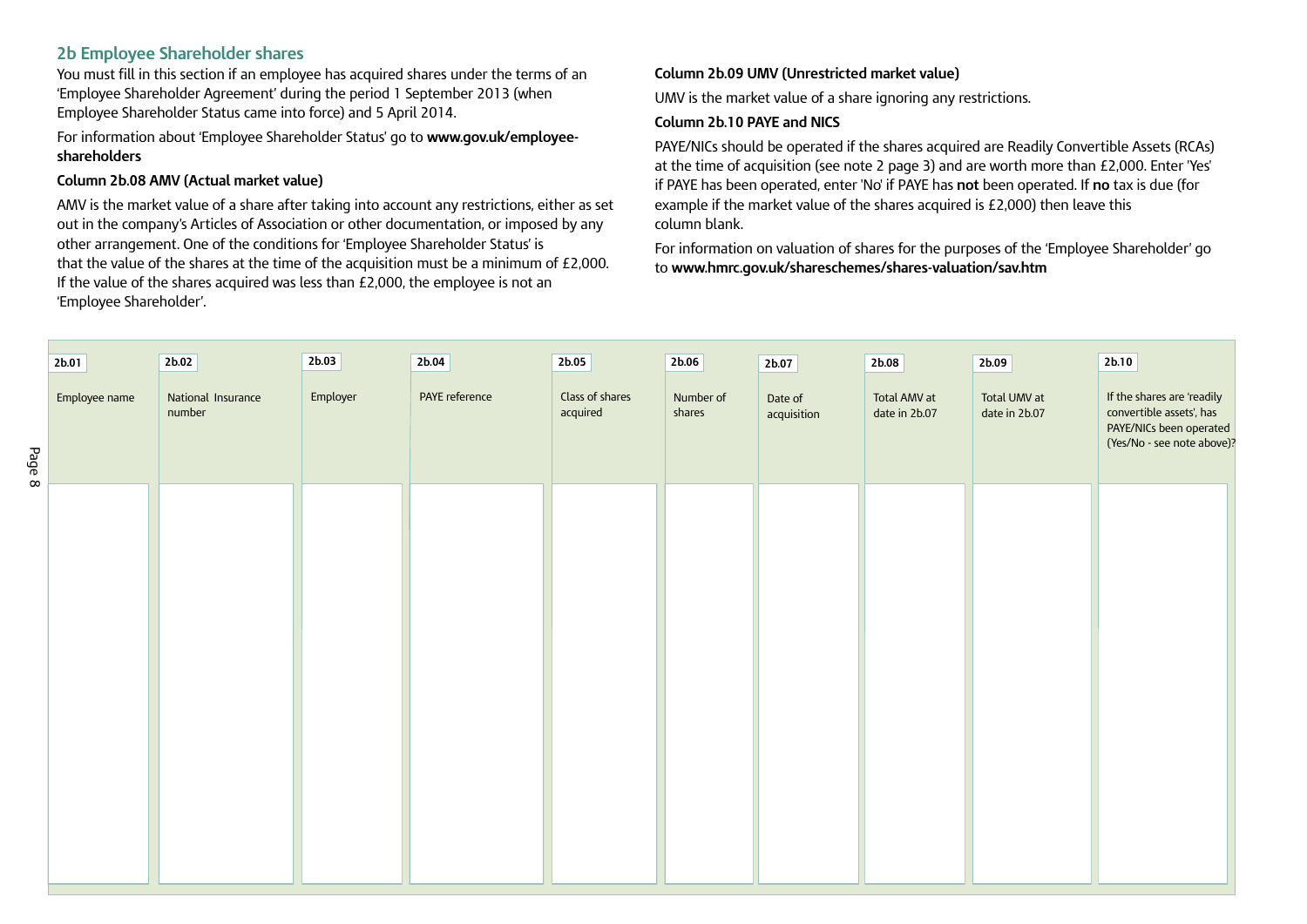# **Section 3 Events occurring after the acquisition of securities**

This section provides for details of taxable events arising after securities have been acquired and is in addition to any tax paid when the securities were acquired.

# **3a Restricted securities (including shares)**

You must fill in this section if a chargeable event arises during the tax year ended 5 April 2014. Securities are restricted securities if their market value is less than it would otherwise be as a result of certain restrictions relating to transfer, reversion or forfeiture relating to the securities (see note 8 on page 3).

#### **Chargeable events** arise if:

- the securities cease to be subject to forfeiture (conditional)
- any restriction relating to the securities is removed or varied by any means, including the passage of time
- the securities are sold to a non-associated person while still restricted

Do not complete this section if the exceptions detailed at Section 429 ITEPA 2003 apply, or a Section 431(1) ITEPA 2003 election to ignore all restrictions has been entered into.

#### **Column 3a.09 Chargeable amount Shares acquired after 15 April 2003**

The chargeable amount is calculated by the application of a formula. An electronic calculator to help you determine this amount is available from the address shown on the front of this form.

A manual worksheet is also available from the same contact point or from

#### **<www.hmrc.gov.uk/shareschemes>**

If the shares are convertible, ignore the right to convert in arriving at the market value.

#### **Conditional interests in shares acquired before 16 April 2003**

The chargeable amount is the total market value less any deductible amount. Deductible amount is:

- payments made to acquire the shares
- amounts subject to Income Tax for the acquisition of the shares

#### **Column 3a.11**

Tax will arise on the occasion of a chargeable event (see note above). Enter 'Yes' if PAYE has been operated, enter 'No' if PAYE has **not** been operated.

#### **Columns 3a.12 to 3a.15**

An entry is only required in these columns if either a NICs election or agreement has been entered into for the employee to meet some or all of the employer's liability to NICs (see note 2 on page 3).

| 3a.01            | 3a.02                           | 3a.03    | 3a.04                    | 3a.05                               | 3a.06                                        | 3a.07                   | 3a.08                          | 3a.09                         | 3a.10                                                                   | 3a.11                                       | 3a.12                                       | 3a.13                                        | 3a.14                            | 3a.15                             |
|------------------|---------------------------------|----------|--------------------------|-------------------------------------|----------------------------------------------|-------------------------|--------------------------------|-------------------------------|-------------------------------------------------------------------------|---------------------------------------------|---------------------------------------------|----------------------------------------------|----------------------------------|-----------------------------------|
| Employee<br>name | National<br>Insurance<br>number | Employer | <b>PAYE</b><br>reference | <b>Description</b><br>of securities | Date<br>securities<br>originally<br>acquired | Number of<br>securities | Date of<br>chargeable<br>event | Total<br>chargeable<br>amount | Nature of<br>artificial reduction<br>(see note for<br>2a.09 on page $7$ | Has PAYE/NICs<br>been operated<br>(Yes/No)? | <b>NICs</b><br>election<br>(amount<br>paid) | <b>NICs</b><br>agreement<br>(amount<br>paid) | Date NICs<br>paid by<br>employee | Date NICs<br>paid over<br>to HMRC |
|                  |                                 |          |                          |                                     |                                              |                         |                                |                               |                                                                         |                                             |                                             |                                              |                                  |                                   |

# **3b Variation of restrictions for shares acquired before 16 April 2003**

You must fill in this section to give details of chargeable events in the tax year ended 5 April 2014 if the value of shares acquired before 16 April 2003 is increased by an alteration in the rights or any restrictions attached to them or to other shares in the company.

Do not complete this section in connection with the variation if:

- all of the shares of the same class are similarly restricted
- the majority of the shares are held by persons other than employees or directors,
- employees or directors control the company by virtue of their holdings of that class of shares
- the company is a subsidiary and has only one class of shares

| 3b.01            | 3b.02                                  | 3b.03    | 3b.04                    | 3b.05                                        | 3b.06                | 3b.07                                                           | 3b.08                                                                 | 3b.09                      |
|------------------|----------------------------------------|----------|--------------------------|----------------------------------------------|----------------------|-----------------------------------------------------------------|-----------------------------------------------------------------------|----------------------------|
| Employee<br>name | <b>National</b><br>Insurance<br>number | Employer | <b>PAYE</b><br>reference | Date<br>securities<br>originally<br>acquired | Date of<br>variation | Total market<br>value of<br>shares directly<br>before variation | <b>Total market</b><br>value of<br>shares directly<br>after variation | <b>Number</b><br>of shares |
|                  |                                        |          |                          |                                              |                      |                                                                 |                                                                       |                            |

### Page  $\frac{1}{10}$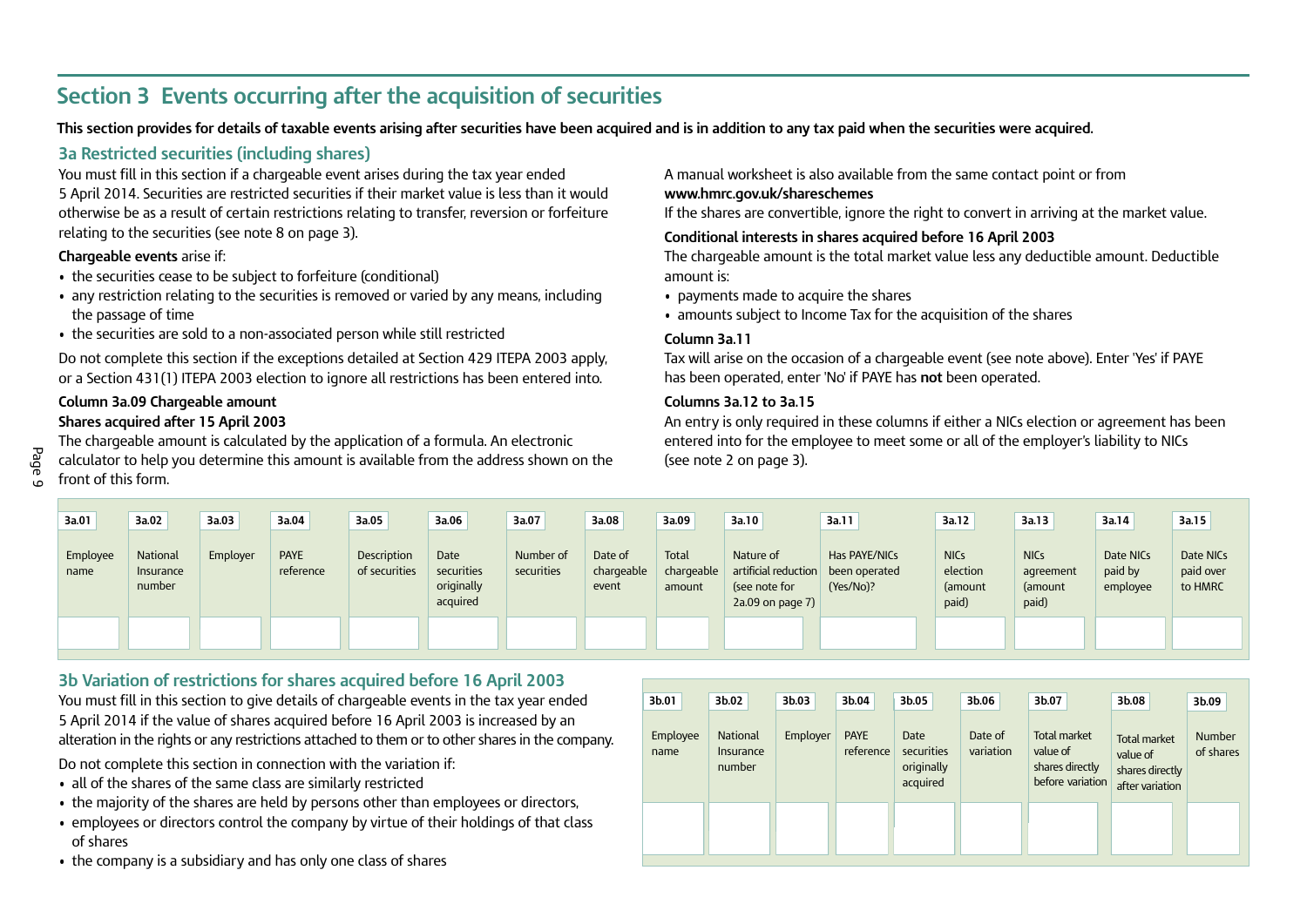### **3c Conversion of securities on or after 6 April 2013**

You must fill in this section if an employee has acquired employment-related securities that carry an immediate or potential entitlement to be converted into securities of a different description and a chargeable event occurs on or after 6 April 2013.

Do not fill in this section if:

- all the shares of the same class are convertible securities
- all the shares of the same class are affected by an event similar to the chargeable event, and either immediately before the chargeable event
- employees hold the majority of the company's shares of that class and as a consequence can control the company
- associated companies, employees and their relatives do not hold the majority of the company's shares of the same class as those shares acquired
- the avoidance of tax and NICs was not the main purpose, or one of the main purposes, of the arrangements under which the right or opportunity to acquire the employment-related securities was made available

### **3c.09 Chargeable events are (enter a, b, c or d)**

**a** the conversion of securities into securities of a different description

**b** the disposal of the securities whilst they carry the entitlement to convert

**c** the release of the entitlement to convert

**d** the receipt of money or money's worth in connection with the entitlement to convert.

### **3c.11 The chargeable amount is**

#### **AG minus CE, where**

**AG** is the amount of any gain realised on the occurrence of the chargeable event, and **CE** is the amount of any consideration given for the entitlement to convert the employment-related securities in which they are an interest together with the amount of any expenses incurred by the holder of the employment-related securities in connection with the conversion, disposal, release or receipt.

#### **Column 3c.12**

Tax will arise on the occasion of a chargeable event (see note above). Enter 'Yes' if PAYE has been operated, enter 'No' if PAYE has **not** been operated.

#### **Columns 3c.13 to 3c.16**

An entry is only required in these columns if either a NICs election or agreement has been entered into for the employee to meet some or all of the employer's liability to NICs (see note 2 on page 3).

| 3c.01            | 3c.02                           | 3c.03    | 3c.04                    | 3c.05                        | 3c.06                                        | 3c.07                   | 3c.08                          | 3c.09                                                | 3c.10                                                                          | 3c.11                                                | 3c.12                                           | 3c.13                                       | 3c.14                                        | 3c.15                            | 3c.16                             |
|------------------|---------------------------------|----------|--------------------------|------------------------------|----------------------------------------------|-------------------------|--------------------------------|------------------------------------------------------|--------------------------------------------------------------------------------|------------------------------------------------------|-------------------------------------------------|---------------------------------------------|----------------------------------------------|----------------------------------|-----------------------------------|
| Employee<br>name | National<br>Insurance<br>number | Employer | <b>PAYE</b><br>reference | Description<br>of securities | Date<br>securities<br>originally<br>acquired | Number of<br>securities | Date of<br>chargeable<br>event | Nature of<br>chargeable<br>event (see<br>note above) | Nature of<br>artificial<br>reduction<br>(see note<br>for $2a.09$<br>on Page 7) | Total<br>chargeable<br>amount<br>(see note<br>above) | Has PAYE/<br>NICs been<br>operated<br>(Yes/No)? | <b>NICs</b><br>election<br>(amount<br>paid) | <b>NICs</b><br>agreement<br>(amount<br>paid) | Date NICs<br>paid by<br>employee | Date NICs<br>paid over<br>to HMRC |
|                  |                                 |          |                          |                              |                                              |                         |                                |                                                      |                                                                                |                                                      |                                                 |                                             |                                              |                                  |                                   |

# **3d. Discharge of notional loans**

You must fill in this section where the employment-related securities were acquired on or after 16 April 2003 and a notional loan (see section 1b) is treated as discharged (creating a taxable amount) when the employment-related securities are disposed of other than to a connected person or an outstanding liability to pay for the securities is released.

Tax will arise on the occasion of a notional loan being discharged (see note above). Enter 'Yes' if PAYE has been operated, enter 'No' if PAYE has **not** been operated.

| 3d.01            | 3d.02                                  | 3d.03    | 3d.04                    | 3d.05                   | 3d.06                | 3d.07                                                                        | 3d.08                                           |
|------------------|----------------------------------------|----------|--------------------------|-------------------------|----------------------|------------------------------------------------------------------------------|-------------------------------------------------|
| Employee<br>name | <b>National</b><br>Insurance<br>number | Employer | <b>PAYE</b><br>reference | Number of<br>securities | Date of<br>discharge | Amount of<br>notional loan<br>outstanding<br>immediately<br>before discharge | Has PAYE/<br>NICs been<br>operated<br>(Yes/No)? |
|                  |                                        |          |                          |                         |                      |                                                                              |                                                 |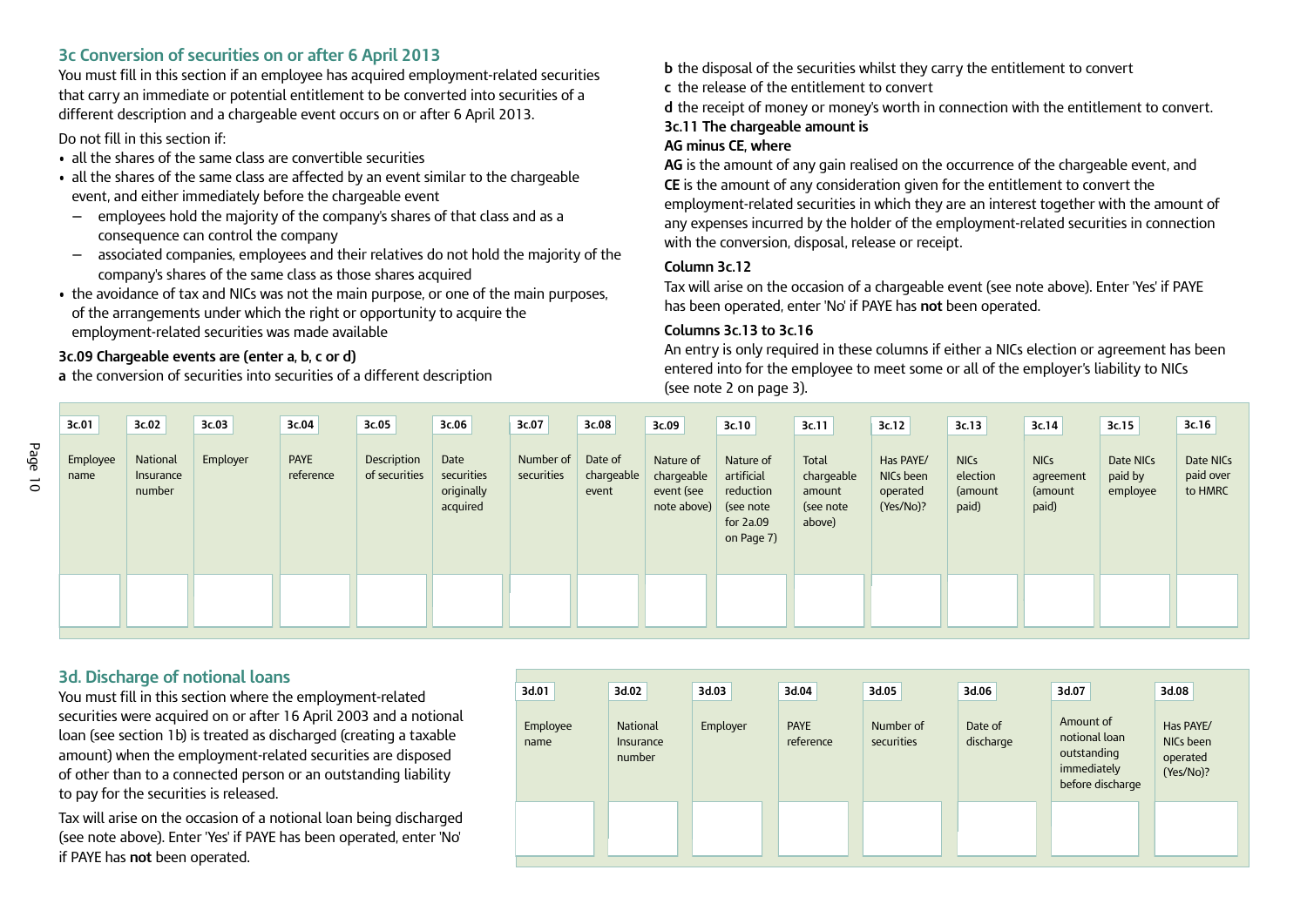# **3e Receipt of other benefits from securities**

You must fill in this section if an employee, or a person connected with an employee, has received a benefit on or after 6 April 2013, not otherwise chargeable to Income Tax, in connection with employment-related securities. The 'not otherwise chargeable' exemption does not apply in cases involving avoidance of tax or National Insurance contributions.

If the shares acquired are in a spin out company, enter 'spin out relief' in column 3e.09 and leave the remaining columns blank.

#### **Column 3e.12**

Tax will arise on the occasion of a benefit being provided (see note above). Enter 'Yes' if PAYE has been operated, enter 'No' if PAYE has **not** been operated.

| 3e.01         | 3e.02                           | 3e.03    | 3e.04          | 3e.05                        | 3e.06                                        | 3e.07                   | 3e.08                    | 3e.09                            | 3e.10                                       | 3e.11                                                                          | 3e.12                                           |
|---------------|---------------------------------|----------|----------------|------------------------------|----------------------------------------------|-------------------------|--------------------------|----------------------------------|---------------------------------------------|--------------------------------------------------------------------------------|-------------------------------------------------|
| Employee name | National<br>Insurance<br>number | Employer | PAYE reference | Description of<br>securities | Date<br>securities<br>originally<br>acquired | Number of<br>securities | Date benefit<br>received | Nature of<br>benefit<br>received | Amount or<br>market value<br>of the benefit | Nature of<br>artificial<br>reduction<br>(see note for<br>$2a.09$ on<br>page 7) | Has PAYE/<br>NICs been<br>operated<br>(Yes/No)? |
|               |                                 |          |                |                              |                                              |                         |                          |                                  |                                             |                                                                                |                                                 |

 $\equiv$ 

# **3f Securities sold for more than market value**

You must fill in this section if the employee, or a person connected with the employee, has disposed of employment-related securities on or after 6 April 2013 for more than their market value, at the time of disposal. In this case the consideration received on disposal of the employment-related securities, less their market value and expenses incurred at the time of disposal, is employment income of the employee.

#### **Column 3f.12**

Tax will arise on the occasion of securities being disposed of for more than their market value (see note above). Enter 'Yes' if PAYE has been operated, enter 'No' if PAYE has **not** been operated.

| 3f.01         | 3f.02                           | 3f.03    | 3f.04          | 3f.05                        | 3f.06                   | 3f.07               | 3f.08                                    | 3f.09                                                                              | 3f.10                                                                        | 3f.11                               | 3f.12                                           |
|---------------|---------------------------------|----------|----------------|------------------------------|-------------------------|---------------------|------------------------------------------|------------------------------------------------------------------------------------|------------------------------------------------------------------------------|-------------------------------------|-------------------------------------------------|
| Employee name | National<br>Insurance<br>number | Employer | PAYE reference | Description of<br>securities | Number of<br>securities | Date of<br>disposal | Consideration<br>received on<br>disposal | Total market<br>value of<br>securities on<br>disposal<br>(see note 6 on<br>page 3) | Nature of<br>artificial<br>reduction<br>(see note for<br>2a.09 on<br>page 7) | Expenses<br>incurred on<br>disposal | Has PAYE/<br>NICs been<br>operated<br>(Yes/No)? |
|               |                                 |          |                |                              |                         |                     |                                          |                                                                                    |                                                                              |                                     |                                                 |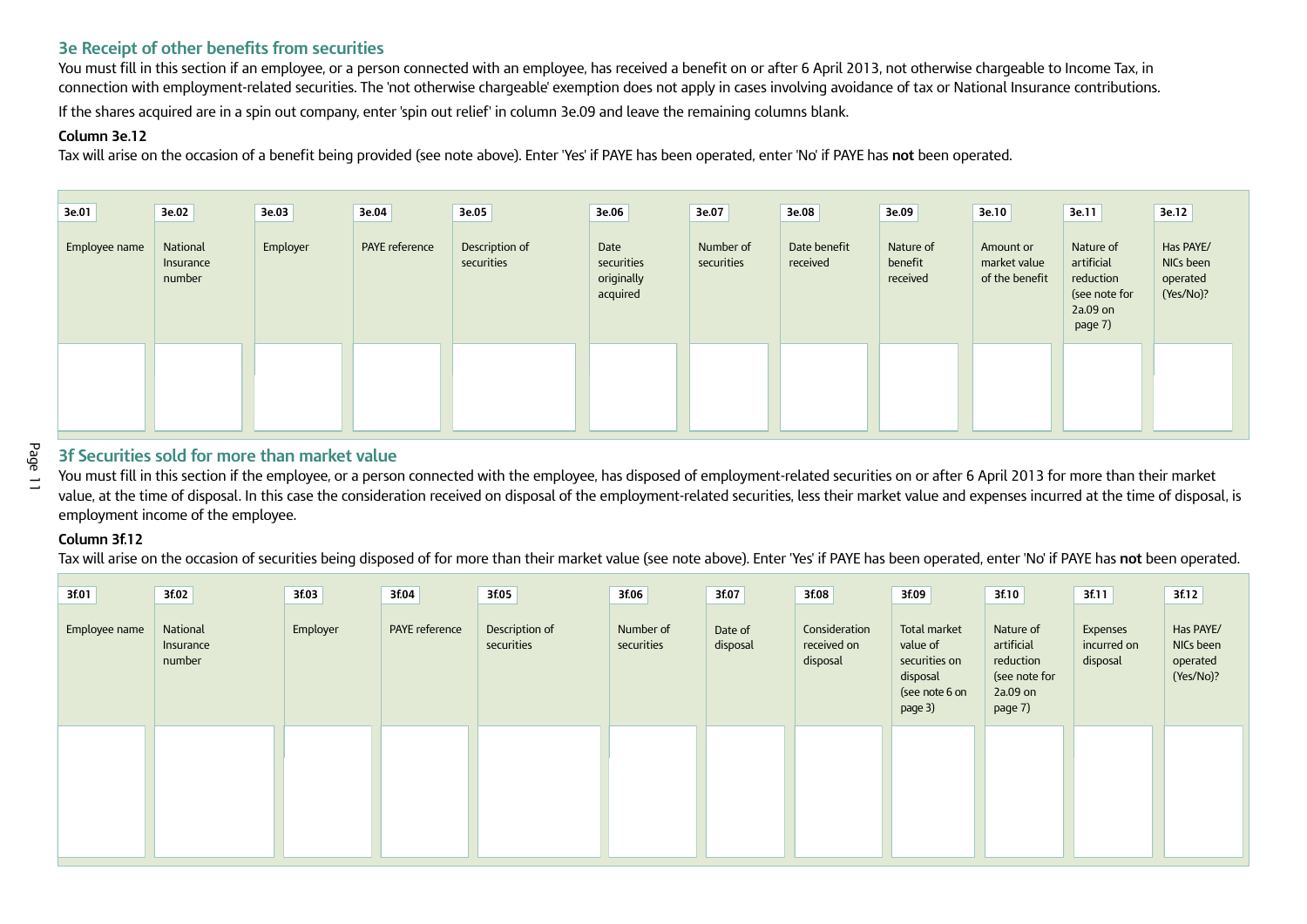# **3g Artificial enhancement of market value**

You must fill in this section if the market value of an employee's employment-related securities is increased by more than 10% in a relevant period by non-commercial actions (see note 5 on page 3) and the date of the taxable event is on or after 6 April 2013 regardless of when the securities were acquired.

The relevant period runs from the date securities are acquired to the earlier of the date of disposal or 5 April 2014. The date of the taxable event will be 5 April 2014 or the date the securities were disposed of if earlier.

#### **Sections 3g.09 and 3g.10 Unrestricted market value (UMV)**

This is the market value of the securities ignoring the effect of the restrictions, any artificial reduction, or in relation to convertible securities the market value excluding the right to convert.

#### **Column 3g.11**

Tax will arise on the occasion of a taxable event (see note above). Enter 'Yes' if PAYE has been operated, enter 'No' if PAYE has **not** been operated.

| 3g.01         | 3g.02                           | 3g.03    | 3g.04          | 3g.05                                                  | 3g.06                              | 3g.07                   | 3g.08                    | 3g.09                                                                                          | 3g.10                                                                                                         | 3g.11                                           |
|---------------|---------------------------------|----------|----------------|--------------------------------------------------------|------------------------------------|-------------------------|--------------------------|------------------------------------------------------------------------------------------------|---------------------------------------------------------------------------------------------------------------|-------------------------------------------------|
| Employee name | National<br>Insurance<br>number | Employer | PAYE reference | Description of<br>securities<br>originally<br>acquired | Date of<br>original<br>acquisition | Number of<br>securities | Date of taxable<br>event | Total UMV on<br>5 April 2014 or,<br>if earlier, the<br>date of disposal<br>(see note<br>above) | Total UMV,<br>ignoring effect<br>of artificial<br>increase on<br>date of taxable<br>event (see note<br>above) | Has PAYE/<br>NICs been<br>operated<br>(Yes/No)? |
|               |                                 |          |                |                                                        |                                    |                         |                          |                                                                                                |                                                                                                               |                                                 |

# **Section 4 Participating companies**

If only one company is issuing employment-related securities to its employees, there is no need to complete this section. However, if this form is completed to cover a group of companies or organisations, please enter details opposite of the companies for whom the **return applies.** Corporation Tax

| 4.01                  | 4.02                         | 4.03                              | 4.04                                     |
|-----------------------|------------------------------|-----------------------------------|------------------------------------------|
| <b>PAYE</b> reference | Corporation Tax<br>reference | Company<br>Registration<br>Number | <b>ESSU</b> reference<br>number (if any) |
|                       |                              |                                   |                                          |